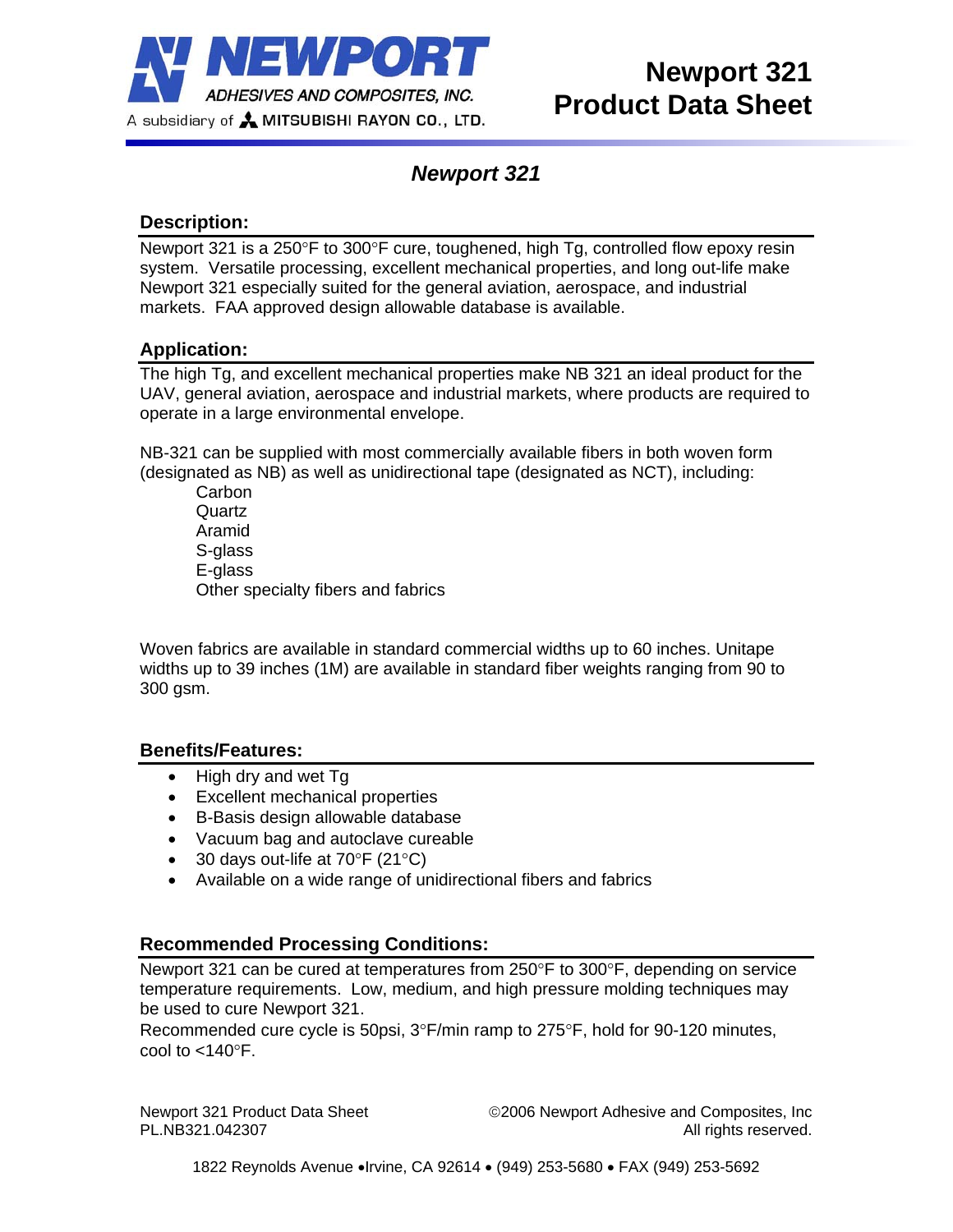## **Physical Properties:**

| Gel Time $(275^{\circ}F)$ : | 5-7 minutes     |
|-----------------------------|-----------------|
| <b>Specific Gravity:</b>    | $1.22 \pm 0.02$ |
| $Tg$ (DMA, E'):             | $300^{\circ}$ F |

### **Mechanical Properties (AGATE):**

### **7781 E-Glass reinforcement**

The mechanical property data supplied in the following table are average values obtained from NB-321 with style 7781 woven fiberglass. All values are based using a vacuum bag oven cure, 1.5°F/min, 270°F hold for 2 hours. Data normalized to 0.0098"CPT.

|                                | <b>Test Method</b> | -65°F* | $RT^*$ | $175^\circ$ Fwet*+ |
|--------------------------------|--------------------|--------|--------|--------------------|
| Tensile strength, ksi          | <b>ASTM D-3039</b> | 65     | 62     | 42                 |
| Tensile modulus, Msi           |                    | 4.0    | 4.0    | 3.4                |
| Poisson's ratio                |                    | 0.16   | 0.14   |                    |
| Compression strength, ksi      | SACMA SRM 1R-94    | 97     | 78     | 56                 |
| Compression modulus, Msi       |                    | 3.9    | 3.9    | 3.8                |
| In-Plane Shear strength, ksi   | <b>ASTM D-5379</b> | 23     | 19     | 13                 |
| In-Plane Shear modulus, Msi    |                    | 0.7    | 0.6    | 0.4                |
| Short Beam Shear strength, ksi | ASTMD-2344         |        | 9.4    |                    |

*\* Values are average and do not constitute a specification*

*+ 145*°*F, 85%RH until equilibrium* 

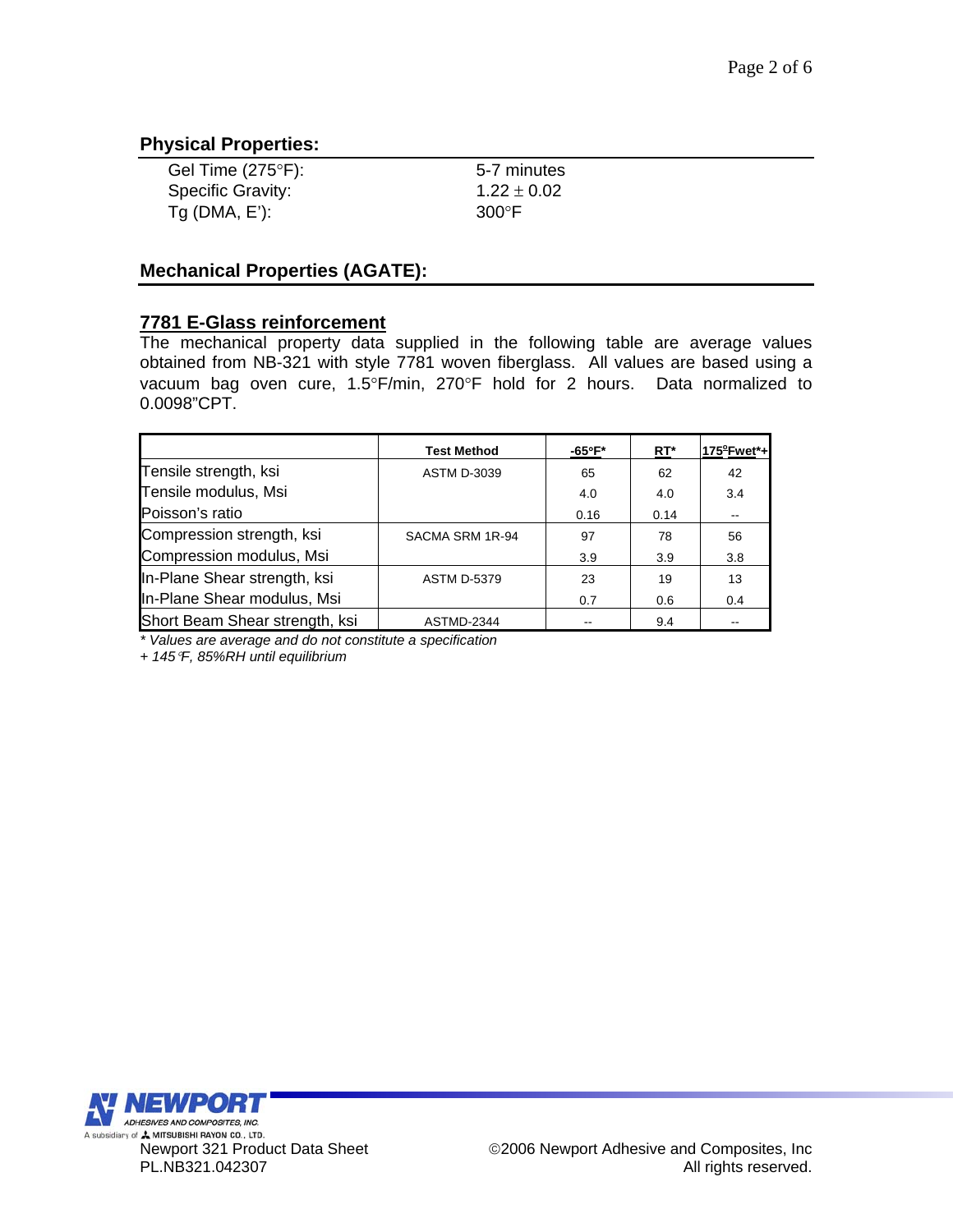### **Standard Modulus Uni-directional Carbon Fiber tape reinforcement**

The mechanical property data supplied in the following table are average values obtained from NCT-321 with standard modulus carbon fiber at 40% RC. All values are based using a vacuum bag oven cure, 1.5°F/min, 270°F hold for 2 hours. Data normalized to 0.006" CPT

| <b>NCT-321</b>                       | <b>Test Method</b> | -65°F* | $RT^*$ | $175^{\circ}$ Fwet*+ |
|--------------------------------------|--------------------|--------|--------|----------------------|
| 0° Tensile strength, ksi             | <b>ASTM D-3039</b> | 291    | 296    | 269                  |
| l0° Tensile modulus. Msi             |                    | 19.0   | 18.6   | 18.6                 |
| Poisson's ratio                      |                    |        | 0.3    |                      |
| 90° Tensile strength, ksi            |                    | 7.3    | 7.1    | 4.7                  |
| 90° Tensile modulus, Msi             |                    | 1.3    | 1.2    | 0.9                  |
| 0° Compression strength, ksi         | SACMA SRM 1R-94    | 196    | 172    | 124                  |
| 0° Compression modulus, Msi          |                    | 17.0   | 17.9   | 17.7                 |
| 90° Compression strength, ksi        |                    | 40     | 32     | 24                   |
| 90° Compression modulus, Msi         |                    | 1.6    | 1.6    | 1.1                  |
| In-Plane Shear strength, +/-45°, ksi | <b>ASTM D-5379</b> | 25     | 21     | 14                   |
| In-Plane Shear modulus, +/-45°, Msi  |                    | 0.7    | 0.6    | 0.5                  |
| 0° Short Beam Shear str., ksi        | <b>ASTM D-2344</b> |        | 13.1   |                      |

*\* Values are average and do not constitute a specification*

*+ 145*°*F, 85%RH until equilibrium* 

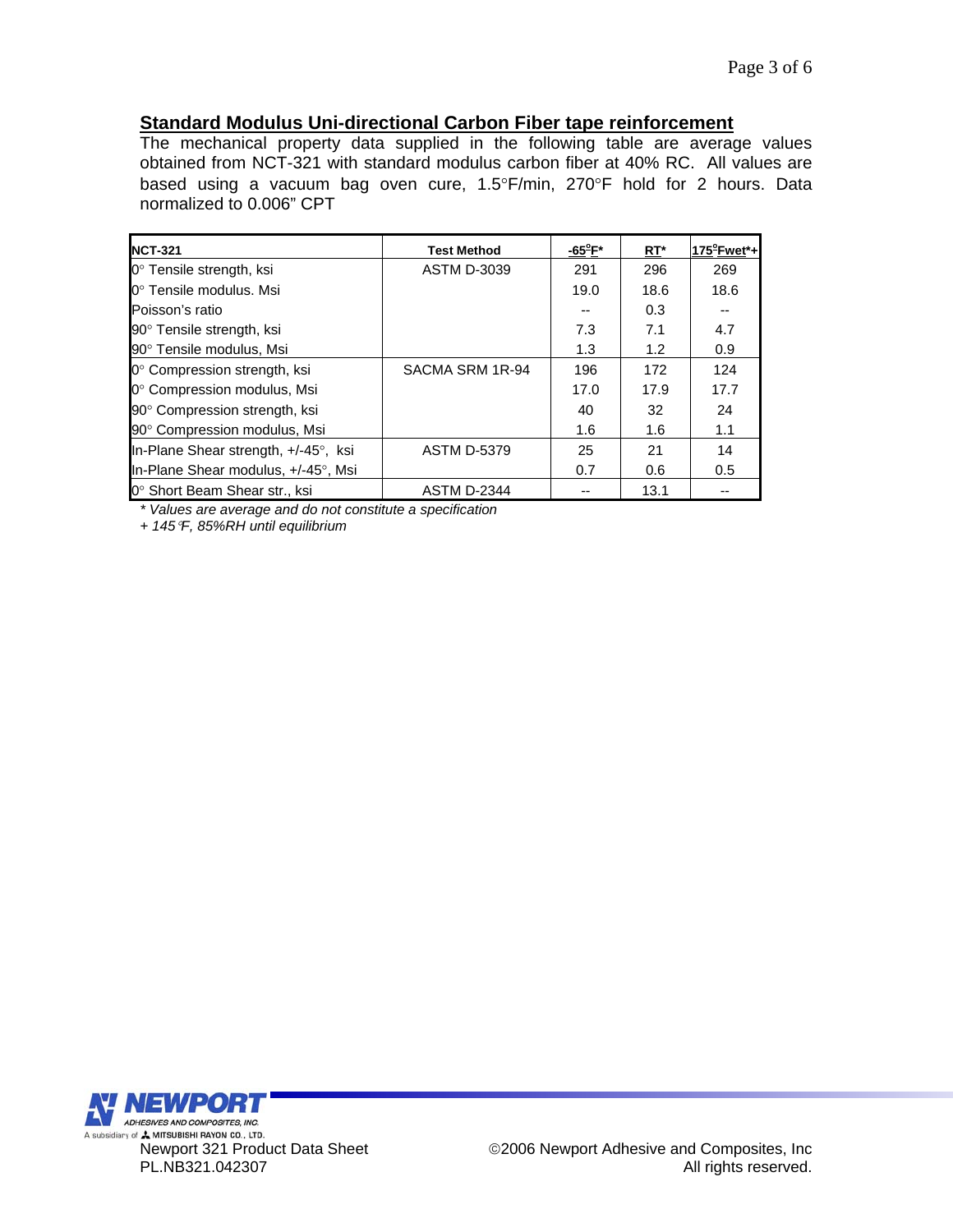# **3K Plain Weave Carbon reinforcement**

The mechanical property data supplied in the following table are average values obtained from NB 321 with 3k plain weave carbon fabric. All values are based using a vacuum bag oven cure, 1.5°F/min, 270°F hold for 2 hours. Data normalized to 0.0085" CPT.

| Newport 321 3k Plain Weave     | <b>Test Method</b> | -65°F* | RT*  | $175^{\circ}$ Fwet*+ |
|--------------------------------|--------------------|--------|------|----------------------|
| Tensile strength, ksi          | <b>ASTM D-3039</b> | 81     | 87   | 74                   |
| Tensile modulus, Msi           |                    | 7.9    | 9.3  | 8.2                  |
| Poisson's ratio                |                    |        | 0.06 |                      |
| Compression strength, ksi      | SACMA SRM 1R-94    | 79     | 71   | 57                   |
| Compression modulus, Msi       |                    | 7.8    | 8.2  | 8.4                  |
| In-Plane Shear strength, ksi   | <b>ASTM D-5379</b> | 18     | 17   | 11                   |
| In-Plane Shear modulus, Msi    |                    | 0.7    | 0.6  | 0.4                  |
| Short Beam Shear strength, ksi | ASTMD-2344         |        | 8.8  |                      |

*\*Values are average and do not constitute a specification* 

*+ 145*°*F, 85%RH until equilibrium* 

## **Newport 321 Autoclave Cure Cycle**



### **NB 321 275°F cure cycle**

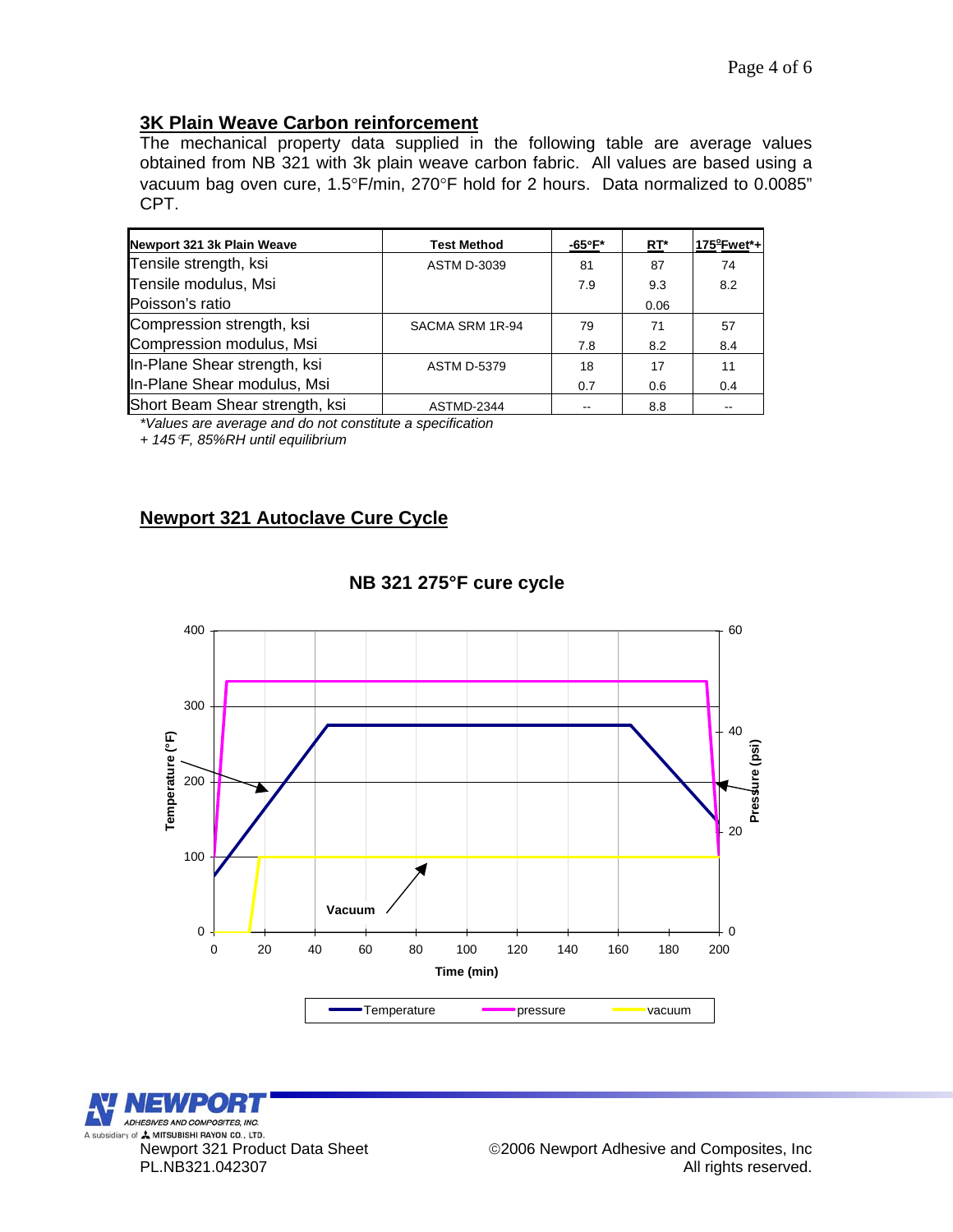## **Melt Viscosity Profile of Newport 321**

A TA (model AR2000) parallel plate rheometer was used to determine the melt viscosity profile of the neat resin system.



**Newport NB 321 Viscosity vs Time**

## **Gel Curve Profile of Newport 321**

## Gel time vs Temperature